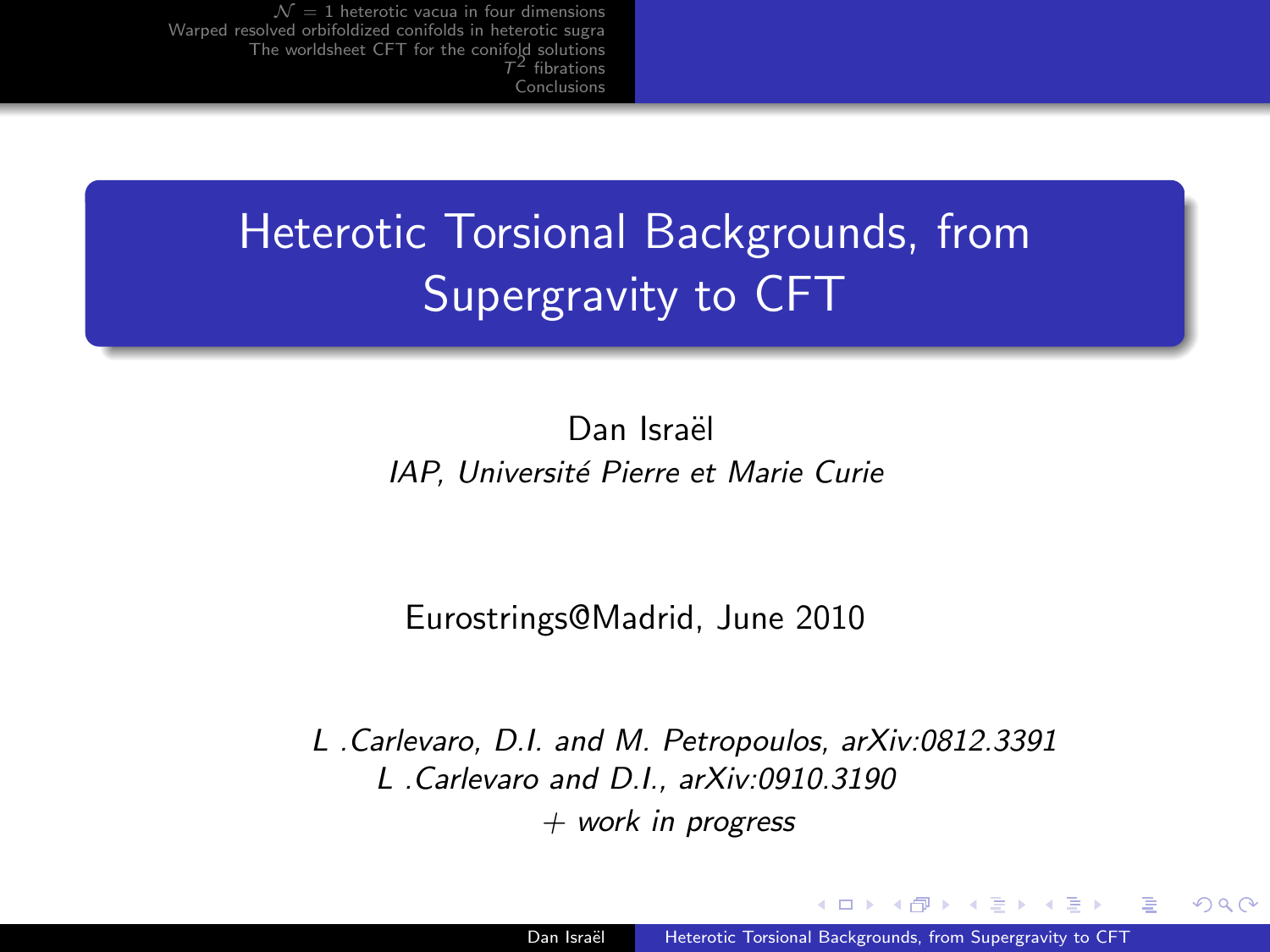### Introduction

#### Heterotic compactifications

- $\bullet$   $\mathcal{N}=1$  heterotic compactifications correspond to solvable perturbative worldsheet CFT only at very special points: toroidal orbifolds, Gepner models, free fermions,...
- Usually the geometrical interpretation is lost although the topological data matches geometrical Calabi-Yau compactifications

#### Smooth compactifications

- Instead one can consider in supergravity a CY compactification
- $\bullet$  One specifies a gauge bundle V on the compactification manifold. Needs to satisfy the modified Bianchi identity for the nsns two-form
- $\bullet$  Satified automatically for the standard embedding of the  $SU(3)$  spin connection in the gauge connection  $\rightarrow$  however not interesting
- $\bullet$  For more general gauge bundles, torsion usually is needed  $\bullet$  fluxes appear naturally even without trying to stabilize moduli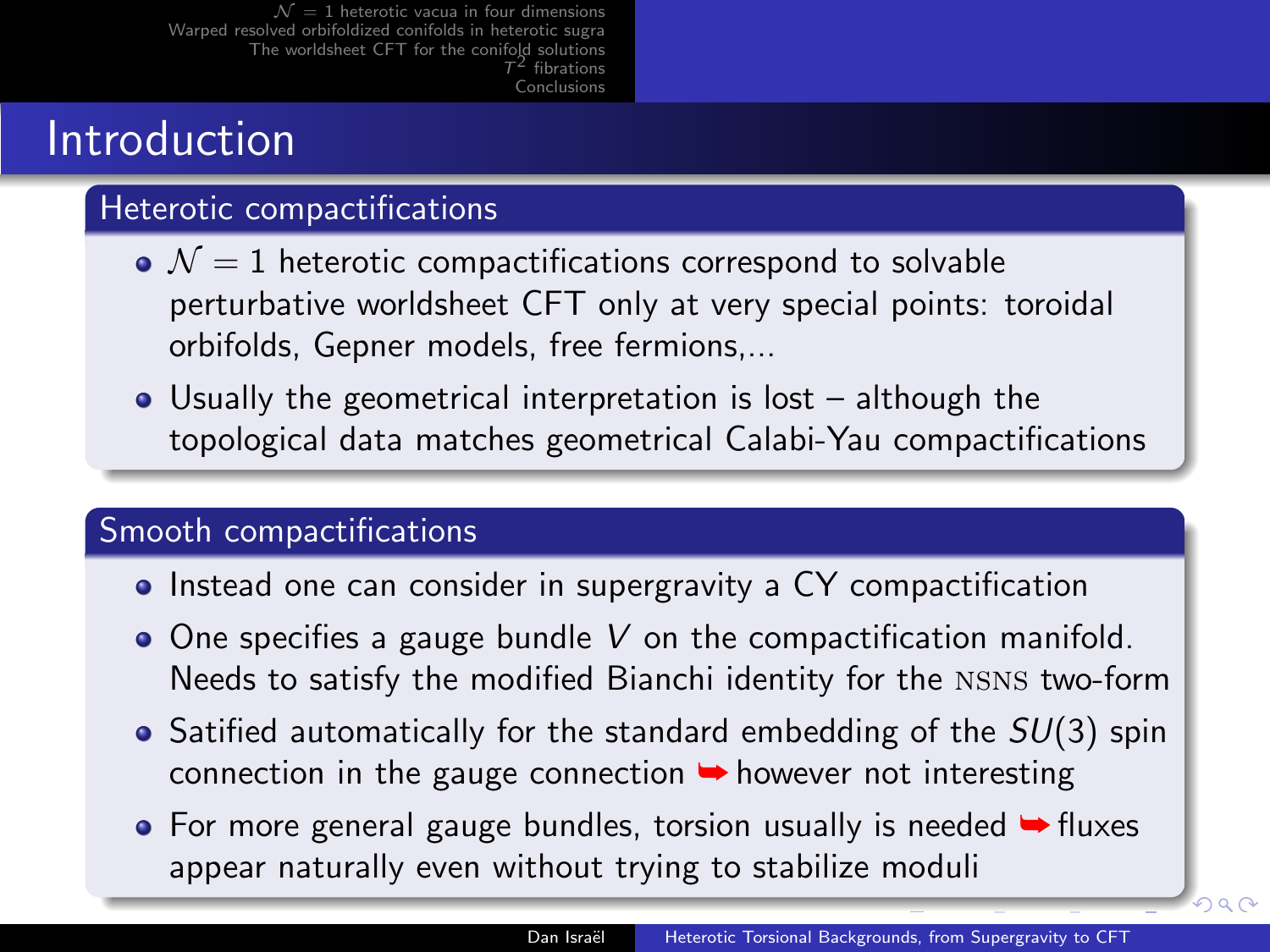#### Heterotic Flux compactifications (torsional)

- Less understood that type II models, as not conformally CY, not even Kähler manifolds appear
- One needs therefore to deal with explicit examples (few are known in the compact case)
- However, perturbative heterotic compatifications are potentially accessible to worldsheet CFT methods because (i) no R-R flux and  $(ii)$  the dilaton is not stabilized perturbatively

#### Local models of flux compactifications

- Simpler descriptions can be found near smoothed singularities (as Klebanov-Strassler throats in type  $IIB$   $\rightarrow$  local models
- $\bullet$  In heterotic, we find two examples with a solvable worldsheet CFT: a  $T^2$  fibration over Eguchi-Hanson and a resolved conifold
- As in type II one may have interesting physics 'localized' in these throats due to the strong warping  $\rightarrow$  SUSY breaking ?

 $2990$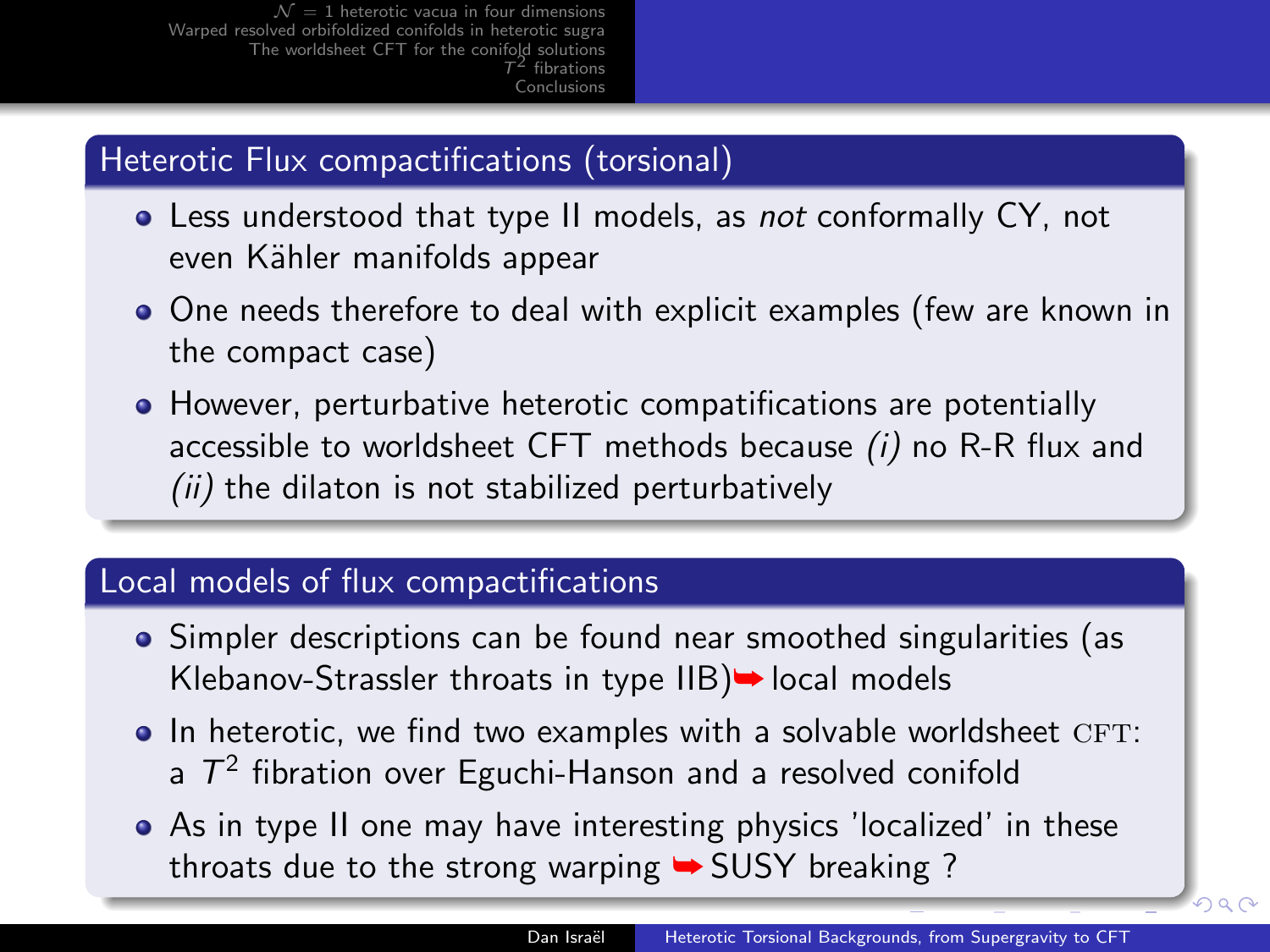# **Outline**  $1 \mathcal{N} = 1$  heterotic vacua in four dimensions <sup>2</sup> [Warped resolved orbifoldized conifolds in heterotic sugra](#page-5-0) 3 [The worldsheet CFT for the conifold solutions](#page-10-0)  $T^2$  [fibrations](#page-13-0) **5** [Conclusions](#page-14-0)

-4 ଲ ⊾

<span id="page-3-0"></span> $E = \Omega Q$ 

化重复 化重变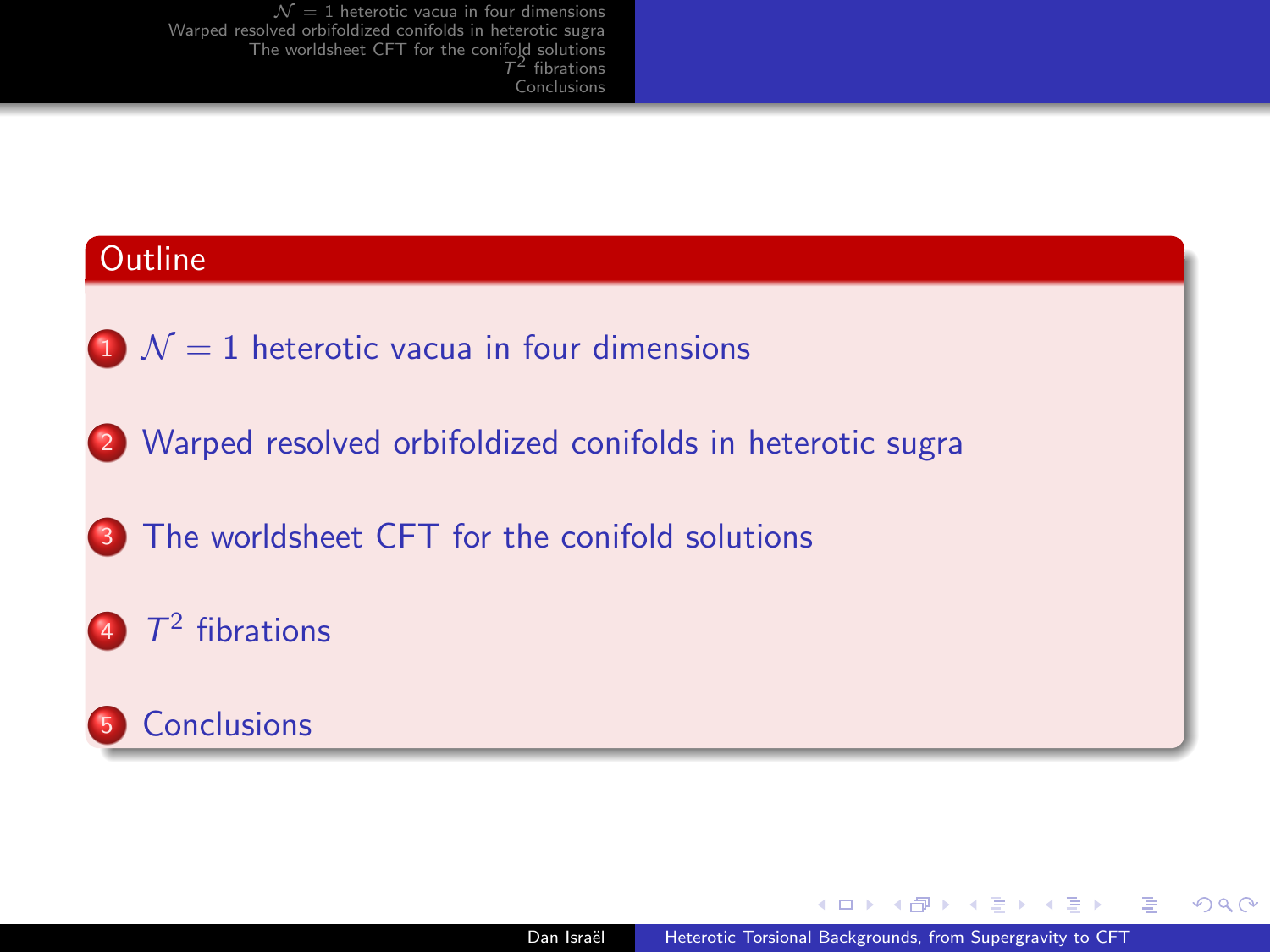# Manifolds with  $SU(3)$  structure and  $\mathcal{N}=1$  heterotic vacua

- $\bullet$   $\mathcal{N}=1$  compactification with torsion : 6d manifold admitting a covariantly constant spinor w.r.t. spin connection  $\omega - \frac{1}{2}\mathcal{H}$
- $\bullet$  Defines an  $SU(3)$  structure, characterized by the  $SU(3)$ -invariant real 2-form J and complex 3-form Ω
- $\bullet$  (J,  $\Omega$ ) give a complex structure and a metric
- Susy conditions: calibrations for wrapped 5-branes  $\sqrt{ }$  $\left\vert \right\vert$  $d(e^{-2\Phi}\Omega)$  = 0
	- $\mathsf{d}(e^{-2\Phi}J\wedge J) \qquad \qquad =0$  $\mathsf{d}(e^{-2\Phi}J)-e^{-2\Phi}\star_6\mathcal{H} \quad =0$  $\rightarrow$  non Kähler manifolds
- $\mathcal{L}$ Gauge bundle has to satisfy Hermitean Yang-Mills equations:  $\left(\mathcal{F}^{a\bar{b}}\right)_{a\bar{b}}=\mathcal{F}^{ab}=\mathcal{F}^{\bar{a}\bar{b}}=0$
- Massive spinorial reps of the gauge group  $\rightarrow c_1(V) \in H^2(2\mathbb{Z})$

#### Bianchi identity

 $\mathrm{d} \mathcal{H} = \alpha' \left[ \mathrm{tr} R(\omega_-) \wedge R(\omega_-) - \mathrm{Tr}_\mathsf{v} \mathsf{F} \wedge \mathsf{F} \right]$  in forms

 $\bigstar$ Non-linear [co](#page-3-0)nstraint :  $R(\omega_-)$  constructed w. co[nn](#page-5-0)[ec](#page-3-0)[ti](#page-4-0)[on](#page-5-0)  $\omega - \frac{1}{2} \mathcal{H}$  $\omega - \frac{1}{2} \mathcal{H}$  $\omega - \frac{1}{2} \mathcal{H}$ 

<span id="page-4-0"></span>han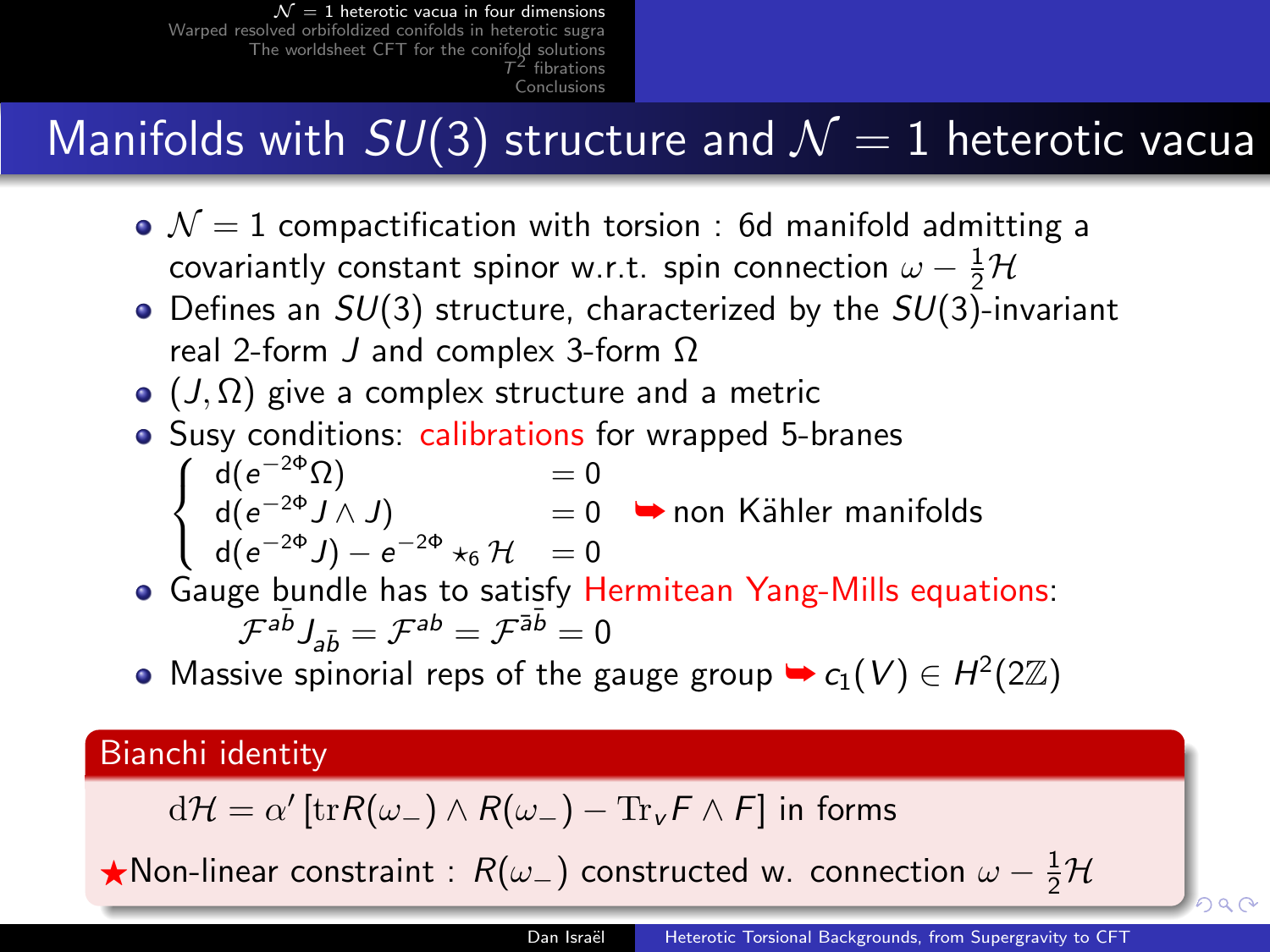[Warped Conifold I : supergravity ansatz](#page-5-0) [Warped Conifold II : Susy, Bianchi and HYM](#page-7-0) [Warped Conifold III : numerical solution](#page-8-0) [Warped Conifold III : analytical solution in double-scaling limit](#page-9-0)

# Warped Conifold I : supergravity ansatz

- Local model of heterotic  $\mathcal{N}=1$  compactification in 4d **► conifold singularity** hypersurface  $z_1^2 + z_2^2 + z_3^2 + z_4^2 = 0$  in  $\mathbb{C}^4$
- Singular cone over a a  $\, T^{1,1} \sim \left( SU(2) \times SU(2) \right) / U(1)$  base :  $S^1$  fibration over  $S^2 \times S^2 \rightarrow S^3 \times S^2$  topology
- Singularity regularized with a finite  $\mathcal{S}^2$  (blow-up) or a finite  $\mathcal{S}^3$ (deformation)

 $\rightarrow$  the latter case is used in type IIB (Klebanov-Strassler) as the compact 3-cycle can support RR 3-form flux corresponding to fractional D3-branes

- In heterotic needs instead a 2 or 4-cycle (by Hodge duality) to support magnetic flux.
- We will consider the latter, which is topologically possible for the orbifold conifold  $\mathbb{Z}_2$

<span id="page-5-0"></span>**A BA A BA**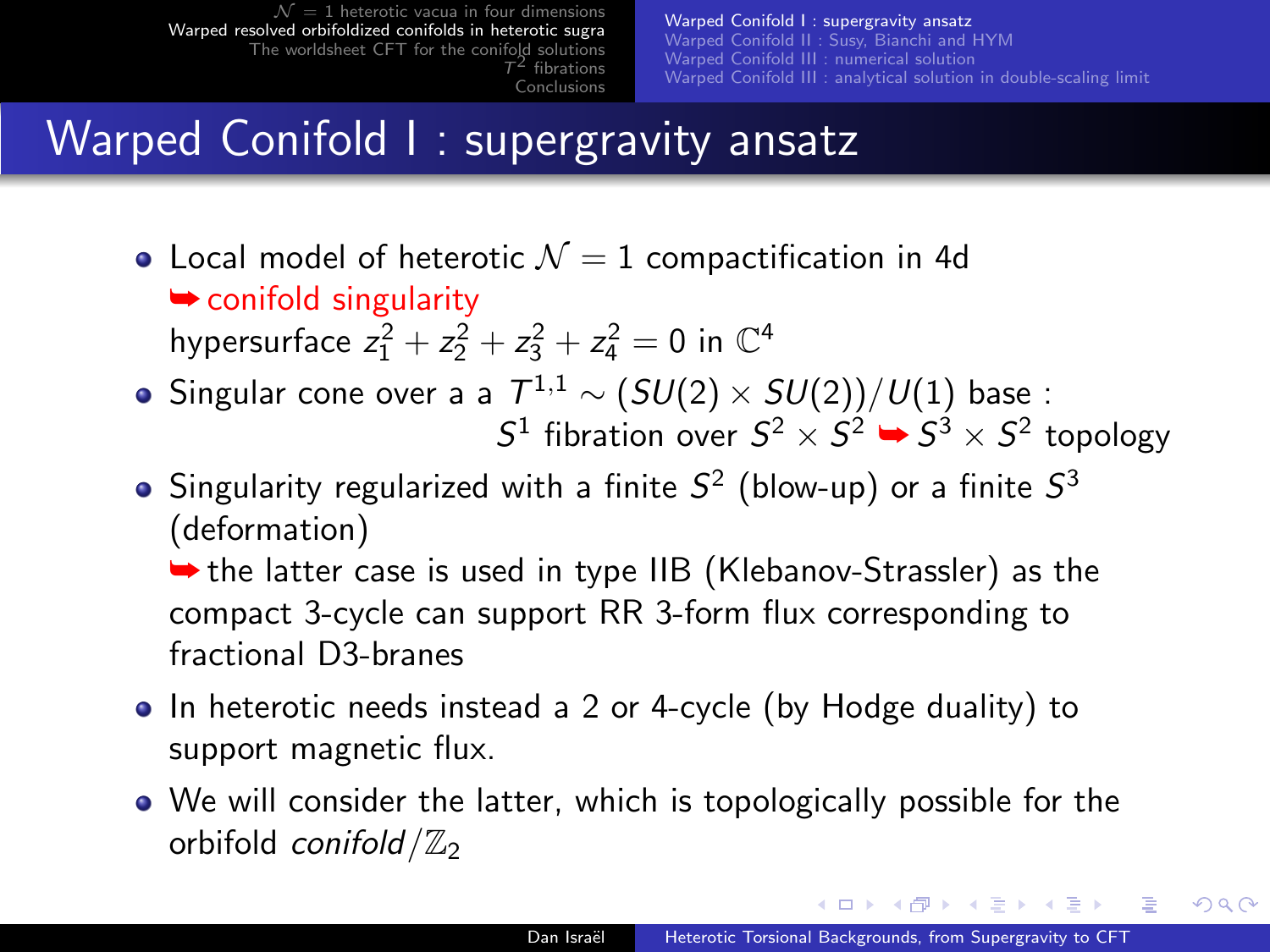[Warped Conifold I : supergravity ansatz](#page-5-0) [Warped Conifold II : Susy, Bianchi and HYM](#page-7-0) [Warped Conifold III : numerical solution](#page-8-0) [Warped Conifold III : analytical solution in double-scaling limit](#page-9-0)

#### Heterotic supergravity ansatz

$$
ds^{2} = dx^{\mu}dx_{\mu} + \frac{3}{2}H(r)\left[\frac{dr^{2}}{f^{2}(r)} + \frac{r^{2}}{6}(d\theta_{1}^{2} + \sin^{2}\theta_{1} d\phi_{1}^{2} + d\theta_{2}^{2} + \sin^{2}\theta_{2} d\phi_{2}^{2}) + \frac{r^{2}}{9}f(r)^{2}(d\psi + \cos\theta_{1} d\phi_{1} + \cos\theta_{2} d\phi_{2})^{2}\right]
$$

$$
\mathcal{H}_{[3]} = \tfrac{\alpha' k}{6} \, g_1(r)^2 \, \big( \Omega_1 + \Omega_2 \big) \wedge \big( \mathsf{d} \psi + \cos \theta_1 \, \mathsf{d} \phi_1 + \cos \theta_2 \, \mathsf{d} \phi_2 \big)
$$

- The  $S^1$  fiber is deformed by the squashing factor  $f(r) \leq 1$ **► non-Kähler warped conifold with torsion**
- Unlike in type II the  $\mathbb{R}^{3,1}$  space-time is unwarped (in string frame)
- We will find below a 'bolt' for some  $r = a(f(a) = 0)$ , as in Eguchi-Hanson space

 $\rightarrow$  conical singularity removed by the orbifold  $\psi \sim \psi + 2\pi$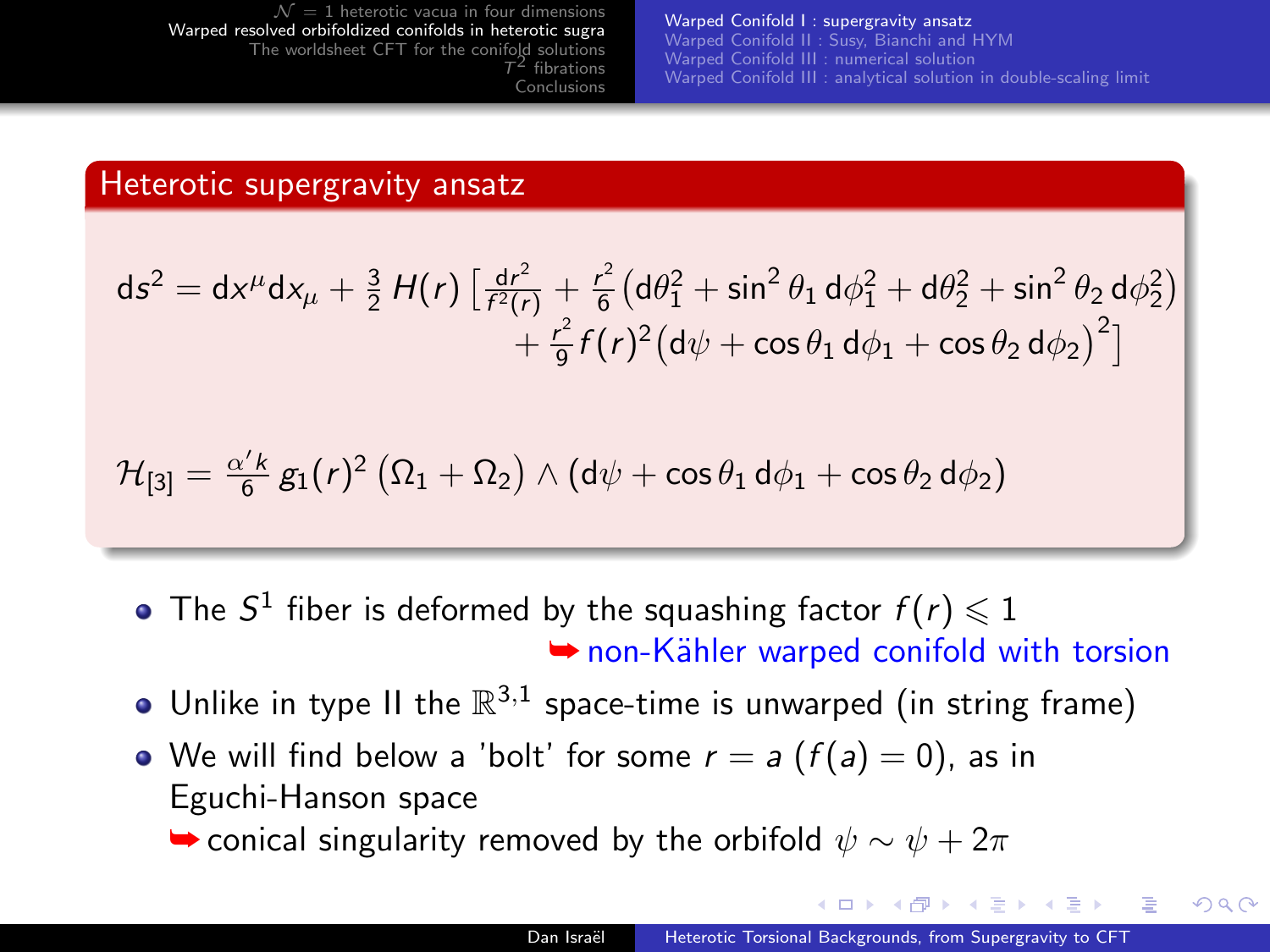[Warped Conifold I : supergravity ansatz](#page-5-0) [Warped Conifold II : Susy, Bianchi and HYM](#page-7-0) [Warped Conifold III : numerical solution](#page-8-0) [Warped Conifold III : analytical solution in double-scaling limit](#page-9-0)

# Susy, Bianchi and HYM

- The SUSY calibration conditions give the system  $\int f^2 H' = -2\alpha' k g_1^2 / r^3$ 
	- $r^3Hff' + 3r^2H(f^2 1) + \alpha' k g_1^2 = 0$
- The HYM equations are satisfied with a line bundle  $(\vec{p}, \vec{q})$  gives embedding in the Cartan  $\vec{T}$ ):

#### Gauge bundle

$$
\mathcal{A} = \frac{1}{2}\vec{\rho}\cdot\vec{\mathcal{T}}(\cos\theta_1\,\mathrm{d}\phi_1 - \cos\theta_2\,\mathrm{d}\phi_2) + \vec{q}\cdot\vec{\mathcal{T}}\left(\frac{a}{r}\right)^4\left(\mathrm{d}\psi + \cos\theta_1\,\mathrm{d}\phi_1 + \cos\theta_2\,\mathrm{d}\phi_2\right)
$$

- Second magnetic field  $(\vec{q})$  responsible for the resolution of the conifold singularity  $\rightarrow$  free parameter a (blow-up parameter)
- In the large charges limit  $(\vec{p}^2,\vec{q}^2>>1)$  the  $\mathcal{R}^2$  term in Bianchi identity is negligible (checked 'on-shell')

• dH = 
$$
\alpha' \text{Tr} \mathcal{F}^2
$$
   
  $\Rightarrow g_1^2(r) = \frac{3}{4}(1 - (\frac{a}{r})^4)$  and  $k = \vec{p}^2 = 4\vec{q}^2$ 

<span id="page-7-0"></span>**Alban Alba**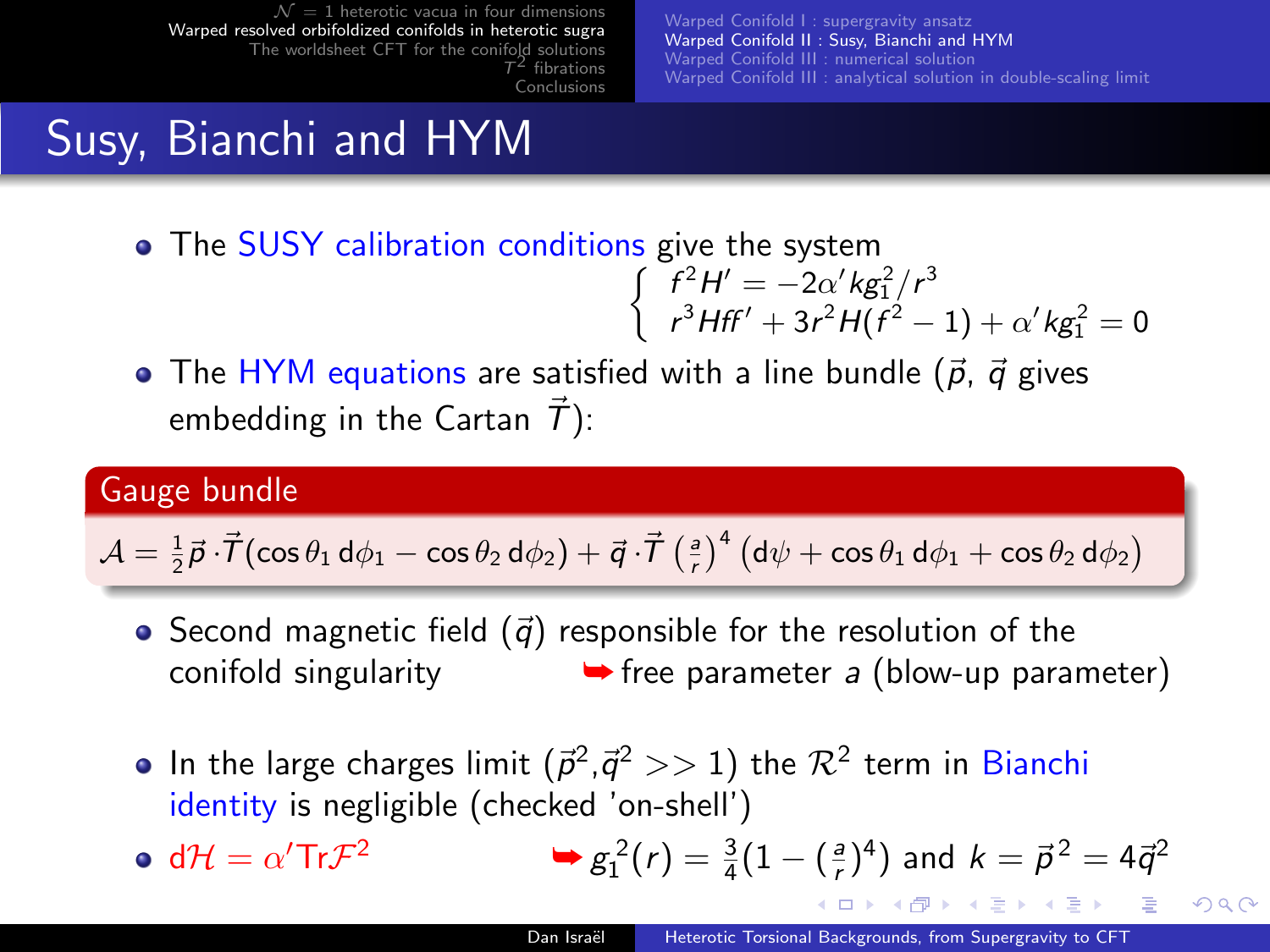[Warped Conifold I : supergravity ansatz](#page-5-0) [Warped Conifold II : Susy, Bianchi and HYM](#page-7-0) [Warped Conifold III : numerical solution](#page-8-0) [Warped Conifold III : analytical solution in double-scaling limit](#page-9-0)

#### Numerical solution

- One can solve numerically the susy equations for  $f(r)$  and  $H(r)$
- Smooth and weakly coupled everywhere
- For  $r \to \infty$  one finds the usual Ricci-flat conifold and constant dilaton, however with non-zero NSNS and magnetic charges
- For  $r \to a$ , the  $S^1$  fiber degenerates (bolt)  $\rightarrow$  one finds a non-Ricci flat conifold resolved by a 4-cycle



<span id="page-8-0"></span>つへへ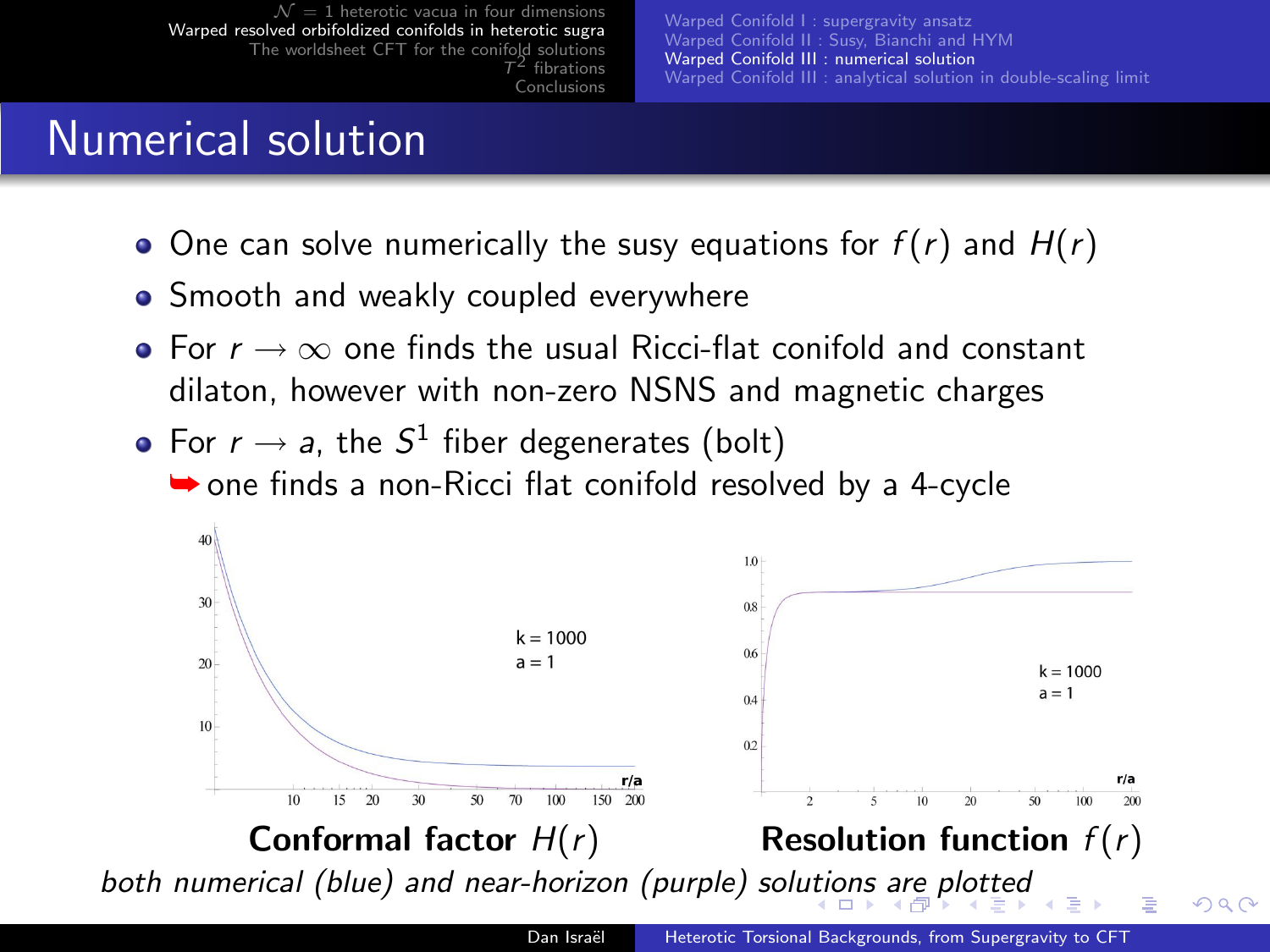### Analytical solution in the double-scaling limit

- String coupling diverges in the blow-down limit (point-like instanton)  $\blacktriangleright$  One can define a double-scaling limit  $g_s \to 0$  with  $g_s \alpha'/a^2$  fixed
- It isolates the near-bolt region  $a^2 \leqslant r^2 \ll \alpha' k$  from the asymptotically Ricci-flat region
- In this regime, one can solve analytically the susy equations

#### Double-scaling limit of the warped orbifoldized deformed conifold

$$
ds^{2} = \frac{\alpha' k}{2r^{2}} \left[ \frac{dr^{2}}{1 - \frac{a^{8}}{r^{8}}} + \frac{r^{2}}{8} \left( d\theta_{2}^{2} + \sin^{2} \theta_{1} d\phi_{1}^{2} + d\theta_{2}^{2} + \sin^{2} \theta_{2} d\phi_{2}^{2} \right) \right.+ \frac{r^{2}}{16} (1 - \frac{a^{8}}{r^{8}}) (d\psi + \cos \theta_{1} d\phi_{1} + \cos \theta_{2} d\phi_{2})^{2} \right]e^{2\Phi} = e^{2\Phi_{0}} \frac{(\alpha' k)^{2}}{r^{4}}\mathcal{A} = \left[ \frac{1}{2} \left( \cos \theta_{1} d\phi_{1} - \cos \theta_{2} d\phi_{2} \right) \vec{p} + \left( \frac{a}{r} \right)^{4} \left( d\psi + \cos \theta_{1} d\phi_{1} + \cos \theta_{2} d\tilde{\phi}_{2} \right) \vec{q} \right] \cdot \vec{H}\mathcal{B}_{[2]} = \frac{\alpha' k}{8} \left( \cos \theta_{1} d\phi_{1} + \cos \theta_{2} d\phi_{2} \right) \wedge d\psi
$$

<span id="page-9-0"></span> $\blacktriangleright$  $\blacktriangleright$  $\blacktriangleright$  $\blacktriangleright$  $\blacktriangleright$  Smooth weakly c[ou](#page-8-0)pled background without sour[ce](#page-10-0)[s](#page-10-0) [\(a](#page-9-0)s  $r \ge a$ [\)](#page-4-0).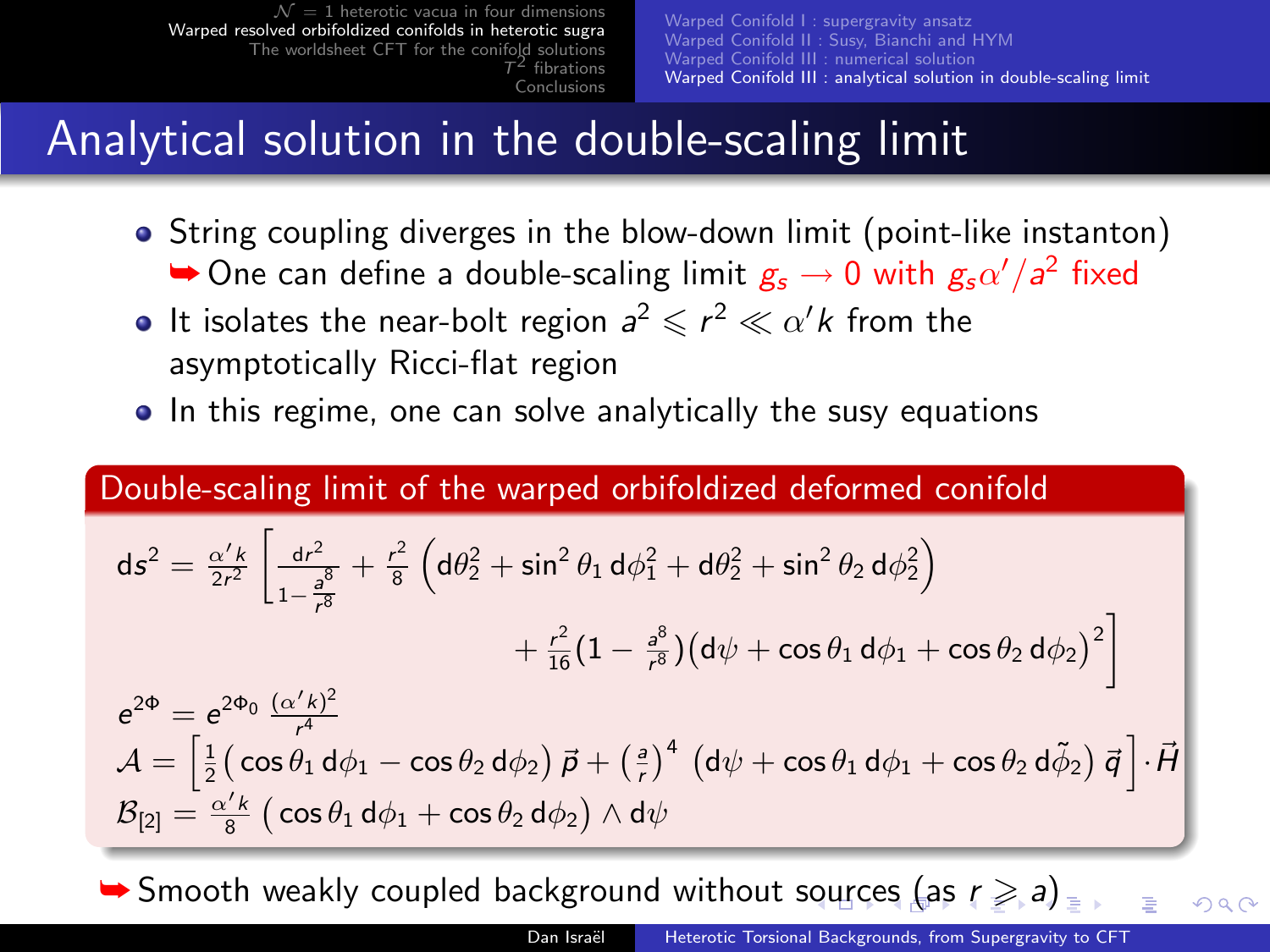[Worldsheet CFT in the blow-down limit](#page-10-0) [Worldsheet CFT in the double-scaling limit](#page-11-0) [Worldsheet non-perturbative effects](#page-12-0)

#### Worldsheet CFT in the blow-down limit

- In the blow-down limit one gets a linear dilaton  $\times$   $\mathcal{T}^{1,1}$ 
	- ▶ Non-Einstein  $[SU(2)^2]/U(1)$  coset w. torsion and & line bundle
- Obtained in the worldsheet CFT as a  $\big\vert \, \nu_{(1)_\mathbb{L}} \backslash^{SU(2)_k \times \, SU(2)_k}$ asymmetrically gauged  $\mathcal{N} = (1, 0)$  WZW model (left action)
- Classical 'anomaly' of the gauging cancelled by an action in the  $\widehat{SO(32)}_1$  or  $(\widehat{E_8} \times \widehat{E_8})_1$  anti-holomorphic CFT
- Specified by a 16-dim vector of charges  $\vec{p}$ , with  $k = \vec{p}^2$

<span id="page-10-0"></span> $\rightarrow$  in space-time, Abelian magnetic field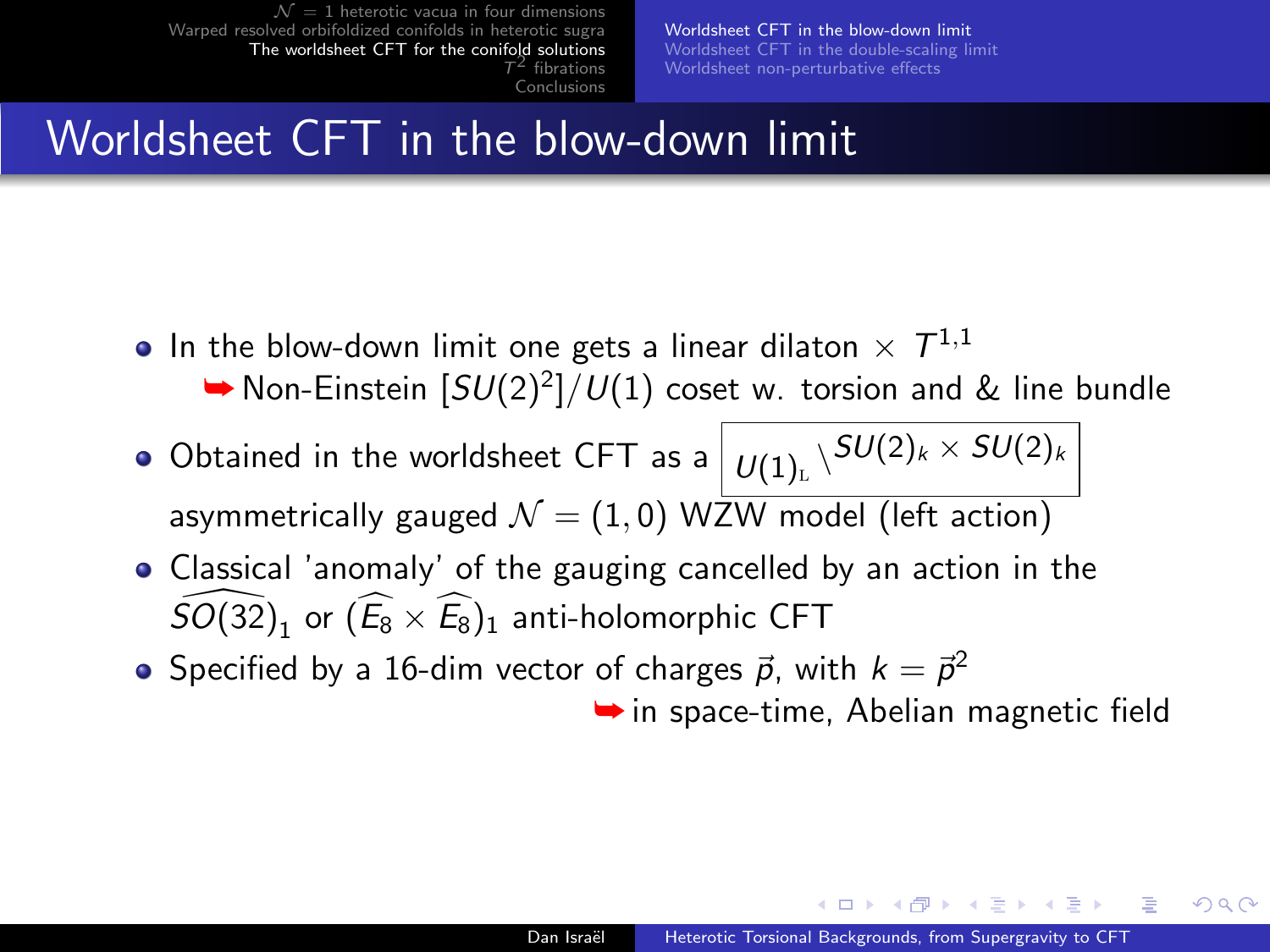# Worldsheet CFT in the double-scaling limit

- The heterotic orbifoldized warped conifold resolved by a 4-cycle has a worldsheet CFT also in the double scaling limit
- Asymmetrically gauged WZW model :

 $\mathcal{SL}(2)_{k/2} \times \mathcal{U}(1) \, \backslash \mathcal{SU}(2)_k \times \mathcal{SU}(2)_k$  $\overline{U(1)}_{\scriptscriptstyle{\rm E}} \times \overline{U(1)}_{\scriptscriptstyle{\rm R}}$ ➡ Needs gauging in  $\widehat{G}_1$  specified by  $\vec{q}$ , with  $k = \vec{p}^2 = 4\vec{q}^2 - 4$ 

- One can extract from the gauged WZW model the background fields to all orders in  $\alpha' \rightarrow$  exact solution to Bianchi !
- Left  $\mathcal{N} = 2$  SCA  $\rightarrow \mathcal{N} = 1$  4d SUSY in spacetime as expected

#### Spectrum (from one-loop partition function)

- Discrete  $SL(2)$  representations (localized bound states)
	- $\rightarrow$  massive  $U(1)$  gauge field along  $\vec{q} \cdot \vec{T}$  and set of massless 4d chiral multiplets localized at the bolt
- <span id="page-11-0"></span>● Unbroken gauge bosons and graviton → non-normalizable massless modes and continuum of massive modes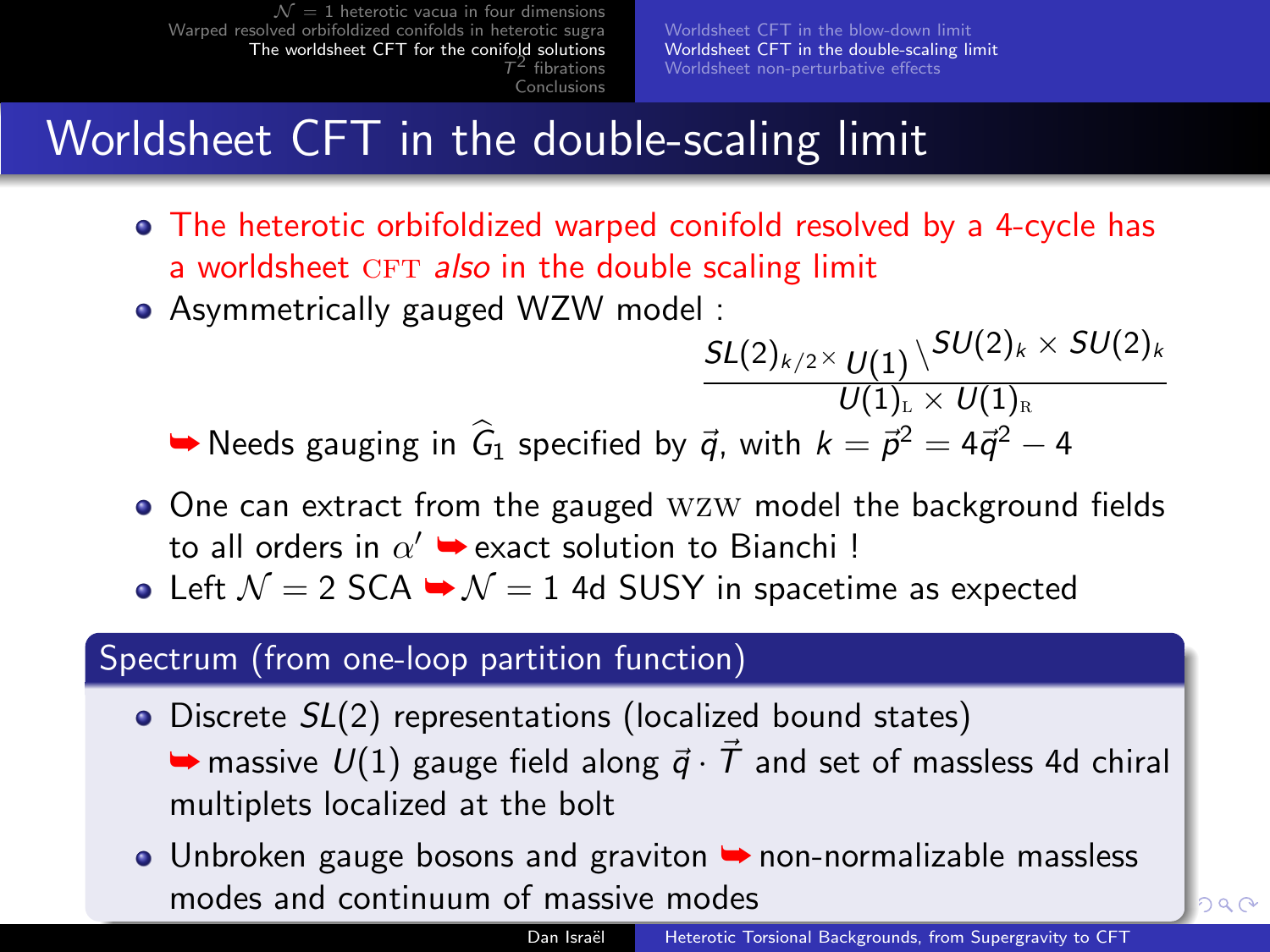### Worldsheet instantons and Liouville potentials

- So far, the  $\mathbb{Z}_2$  orbifold of  $\mathcal{T}^{1,1}$  put 'by hand' in the  $\textsc{cft} \blacktriangleright$  is there an analogue of no-conical singularity condition of sugra ?
- Condition on the bundle  $c_1(V) \in H^2(2\mathbb{Z})$   $\rightarrow$  role in worldsheet CFT?
- $\frac{SL(2)}{U(1)}$  corrected by worldsheet non-perturbative effects (Fateev, Zamolodchikov)

#### Liouville-like potentials for Abelian bundles

- In our heterotic coset, the dynamically generated  $\mathcal{N} = (2,0)$ Liouville potential reads  $\mu_L \int (\psi^\rho + \psi^3) e^ \frac{\sqrt{\vec{q}^2-4}}{2}(\rho+iY_L^3)-\frac{i}{2}\vec{q}\cdot\vec{X}_R + C.C.$  $(\bar{\partial} X_R^n = \bar{\psi}^{2n-1} \bar{\psi}^{2n}$  is the bosonized Cartan)
- Belongs to the twisted sector of the  $\mathbb{Z}_2$  orbifold
- Orbifold and (right) GSO invariant only if  $c_1(V) \in H^2(2\mathbb{Z})$ : Explicitely  $\sum_{\ell} (p_{\ell} \pm q_{\ell}) \equiv 0 \mod 4$

<span id="page-12-0"></span> $2990$ 

**A BAYA BA**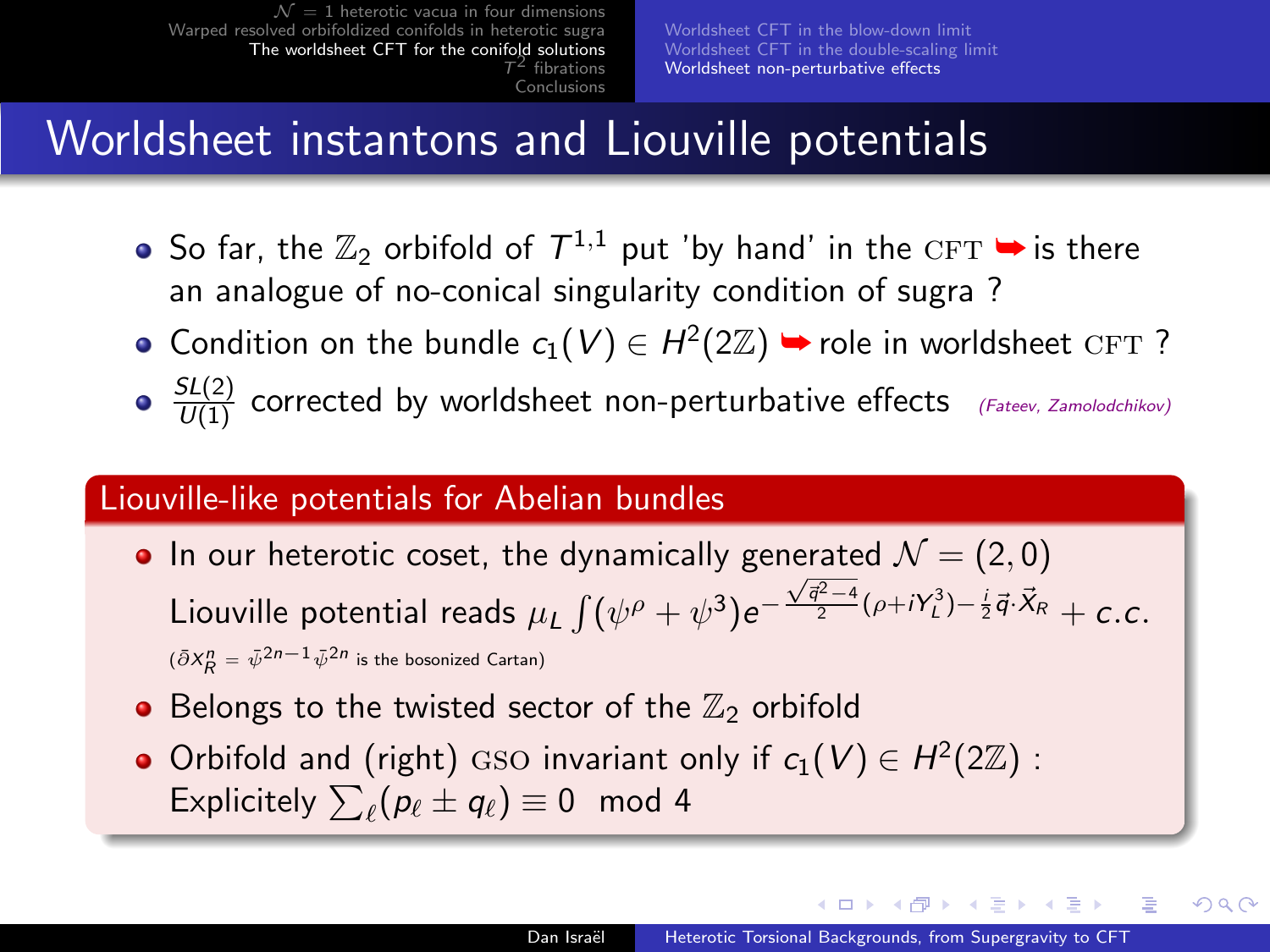[Conclusions](#page-14-0)

 $T<sup>2</sup>$  [fibrations over Eguchi-Hanson](#page-13-0)

# $T^2$  fibrations over Eguchi-Hanson and worldsheet CFT

 $\bullet$  One can get also type IIA/B or heterotic local models of  $T^2 \to M_6 \to K3$  with torsion

Fibered EH solution in the double scaling limit

$$
ds^2 = \frac{U_2}{T_2} \left| dx^1 + q_1 A_1 + \mathcal{T} (dx^2 + q_2 A_2) \right|^2 + \frac{\alpha' k}{r^2} \left[ \frac{dr^2}{1 - \frac{a^4}{r^4}} + \sigma_1^2 + \sigma_2^2 + \left( 1 - \frac{a^4}{r^4} \right) \sigma_3^2 \right]
$$

- $\mathcal{A}_{1,2}\sim$ √  $\overline{k} \frac{\sigma_3 a^2}{2r^2}$  $2r^2$
- Bianchi identity  $\blacktriangleright k = \frac{4U_2}{T_2} |q_1 + Tq_2|^2$
- The worldsheet theory only well defined for rational  $T^2$  CFT: T, U valued in the same imaginary quadratic number field:  $K = \mathbb{Q}(\sqrt{D}) \sim \mathbb{Q} + \mathbb{Q}\sqrt{D}$  w.  $D = b^2 - 4ac < 0$  &  $gcd(a, b, c) = 1$ **► Neat worldsheet understanding of moduli [st](#page-12-0)[abi](#page-14-0)[li](#page-12-0)[za](#page-13-0)[ti](#page-14-0)[o](#page-12-0)[n](#page-13-0)**

<span id="page-13-0"></span>つへへ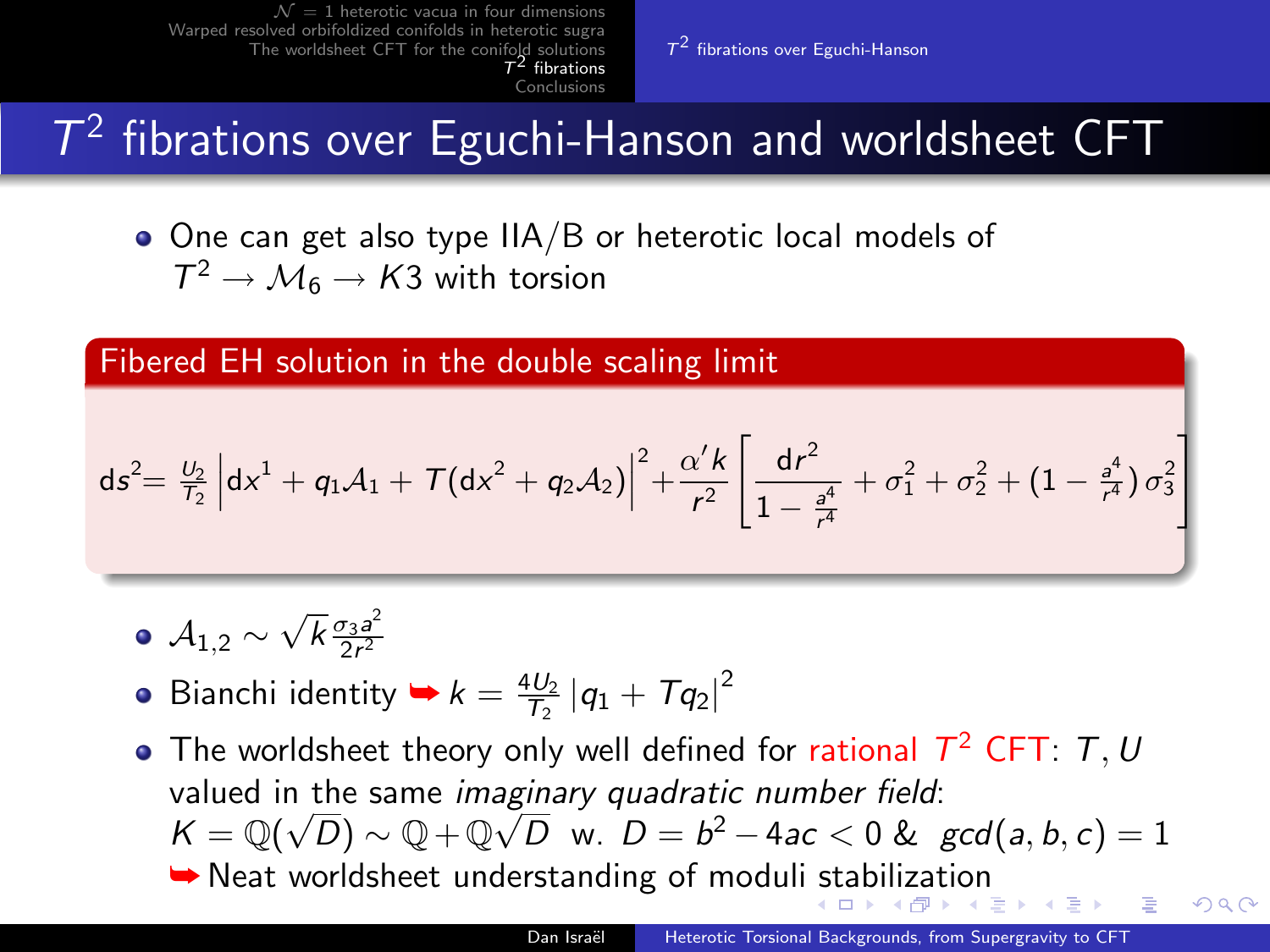# **Conclusions**

- We studied local models of flux heterotic compactifications to four dimensions, with line bundles → new resolved warped orbifoldized conifold solutions and torsional  $\mathcal{T}^2$  fibrations over EH
- One can define *double scaling limits* in order to isolate the throat regions (similar to KS throats in IIB flux compactifications)
- Remarkably these throats admit weakly coupled solvable worldsheet  $CFT$  descriptions, valid even for large curvatures
- Susy breaking possible (work in progress)

#### Future directions

- Computing all  $\alpha'$  corrections using the gauged WZW model
- $\bullet$  Holographic understanding  $\bullet$  confining  $\mathcal{N}=1$  theories,  $\mathcal{N}=2$ theories with compact Coulomb bramches,...
- Precise embedding of local models in heterotic flux compactifications  $\rightarrow$   $T^2$  fibrations at Gepner points
- **•** Description of non-Abelian bundles

<span id="page-14-0"></span>റെ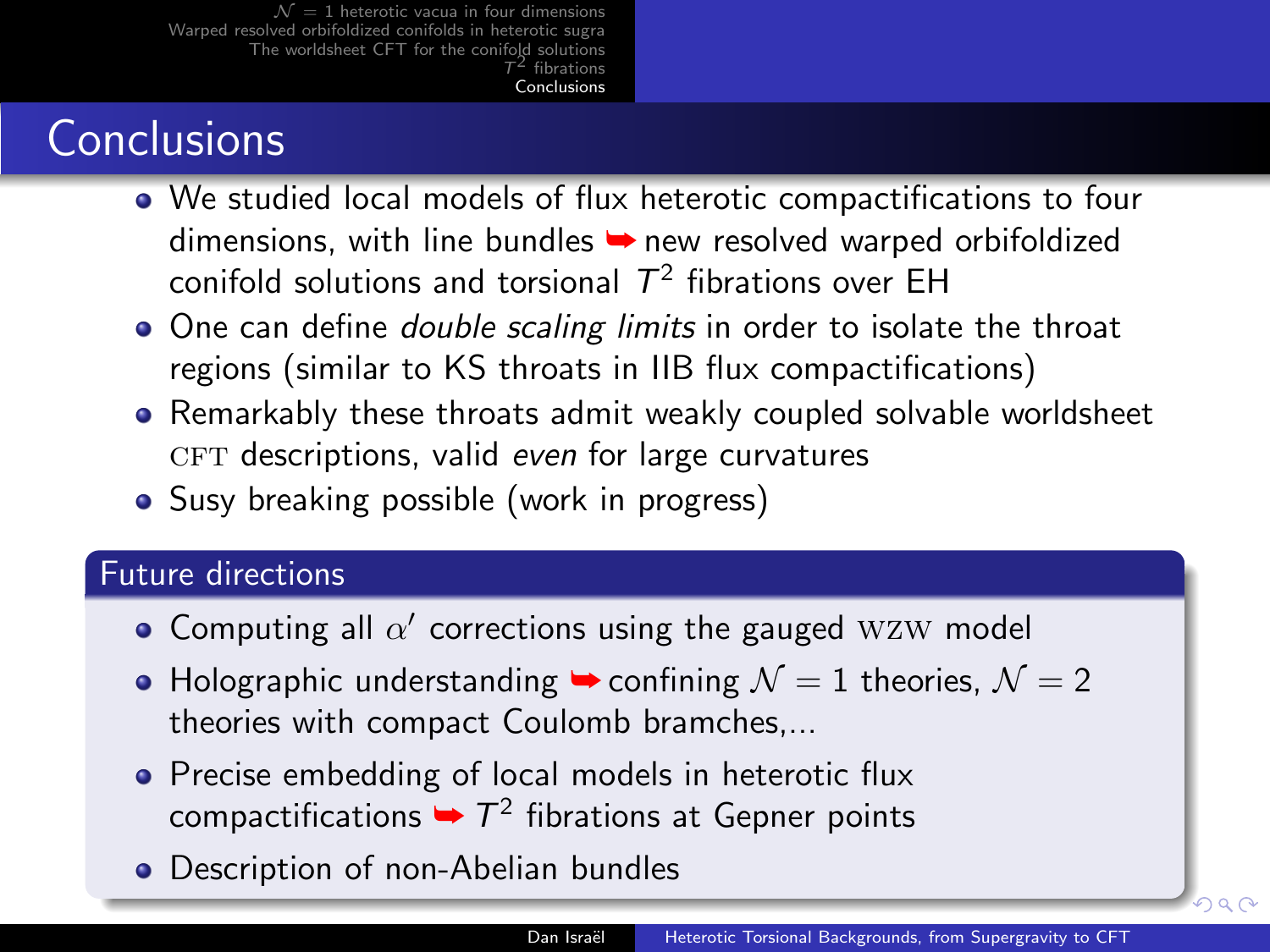# SUSY breaking in heterotic throats: generalities

- Is it possible to break SUSY at tree-level in the smooth throat solutions using a *normalizable* deformation (cf. debate about KS) ?
- In all models, the worldsheet CFT predicts a discrete spectrum of normalized modes near the tip

**► The Banks and Dixon theorem (SUSY breaking for an internal**  $N = 2$  CFT with compact target space) applies e

- So no 'small' susy breaking by normalizable deformations is possible (hard breaking by orbifold still possible)
- $\bullet$  Continuum of delta-fct normalizable modes ?  $\bullet$  all massive (non-chiral operators of  $\mathcal{N} = 2$ )
- Remains one possibility : use non-normalizable operators, that correspond to non-unitary representations of the  $\mathcal{N}=2$  algebra.

**Allen Allen**